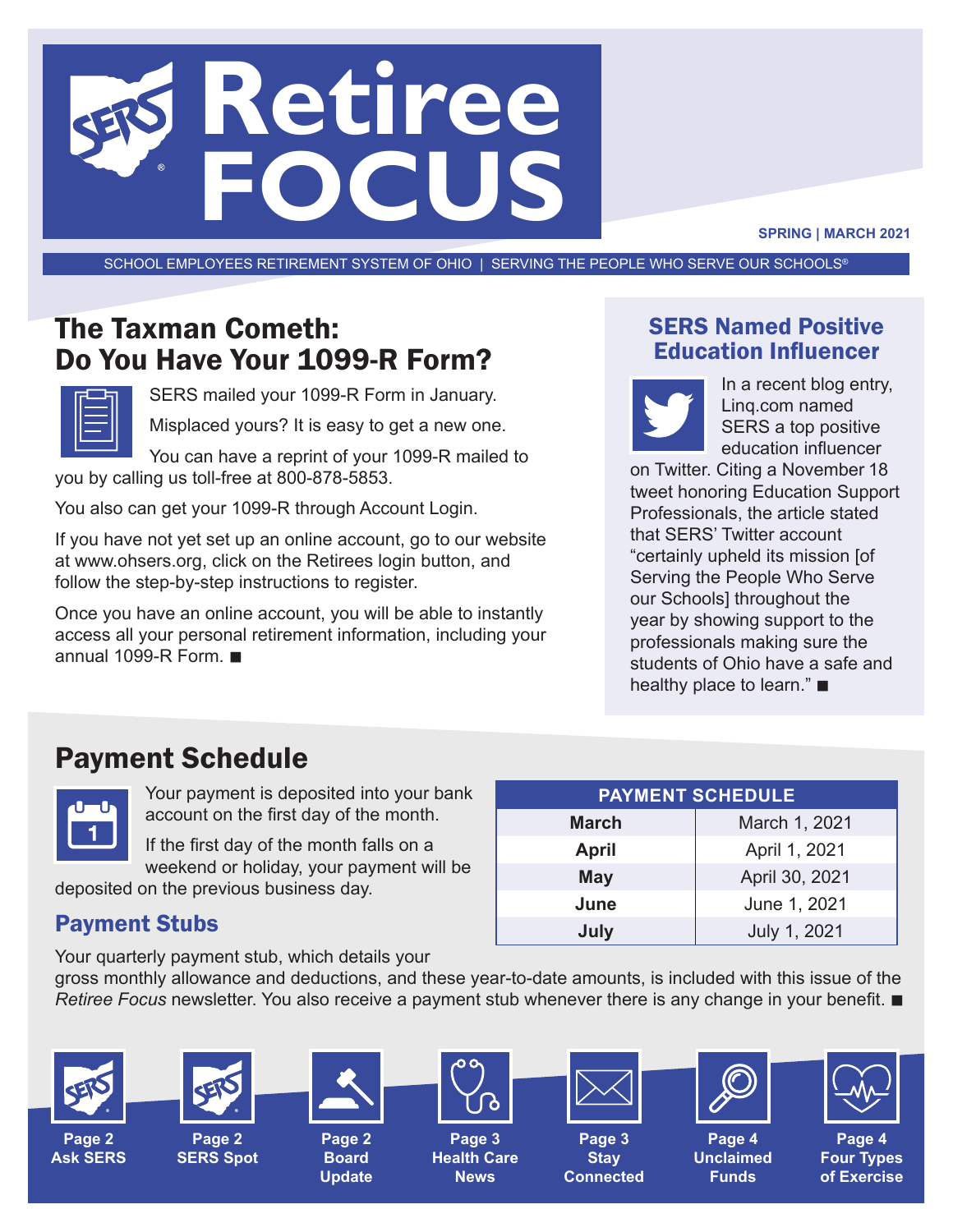#### Reporting Your Pension to Social Security ASKGETS

Social Security requires public employees who also receive a Social Security benefit to report their public pension amount. Failure to report your SERS income may result in your Social Security benefit being suspended, which could cause your Medicare Part B coverage to be terminated. Depending on the type of Social Security benefit you receive, the reporting process is different.

**Q: I receive a SERS survivor income and a Social Security benefit. Do I need to report my SERS income to Social Security? A:** No.

**Q: I receive a SERS service retirement income or a SERS disability income, and never reported it to Social Security. Do I need to report my SERS income? A:** Yes.

#### **Q: I receive a SERS service retirement or disability income, and a Social Security benefit based on my own record. Do I need to report my SERS income?**

**A:** Yes. Report at the time you begin receiving your SERS service retirement or disability.

#### **Q: I receive a SERS service retirement or disability income, and a Social Security benefit based on my spouse's, ex-spouse's, or deceased spouse's work record. Do I need to report my SERS income?**

**A:** Yes. Report at the time you begin receiving a SERS retirement or disability, any time you receive a cost-of-living adjustment from SERS, or if Social Security sends you a letter requesting information  $\blacksquare$ 



### Financial Documents Available

Every year, SERS publishes a *Comprehensive Annual Financial Report* (CAFR) and a *Summary Annual Financial Report* (SAFR). These documents summarize the organization's financial health, investment performance, and accomplishments of the last fiscal year (July1- June 30). The CAFR is a detailed, in-depth explanation of the numbers, while the SAFR is an overview of the year's financial highlights with basic descriptions



of investments, pension funding, membership, and health care. Both are available on the SERS website at www.ohsers.org.  $\blacksquare$ 

## Retirement Board Update

### Board Members Reappointed

James A. Rossler, Jr., was reappointed to the SERS Retirement Board by the Ohio Speaker of the House of Representatives and the President of the Ohio Senate. Jeffrey T. DeLeone was reappointed by the Ohio Treasurer. Daniel L. Wilson was reappointed by the Governor of Ohio.

candidate for the retiree-member seat.

Under Ohio law, because only one candidate qualified for each open seat, no election was held, and candidates will take office on July 1, 2021 as if elected. The terms for all three seats will end on

### Election News: Board Member Candidates Certified, Will Serve



The SERS Board certified that James Haller and Barbra Phillips submitted sufficient petitions to qualify as candidates for the employee-member

seats. The Board also certified that Frank Weglarz submitted sufficient petitions to qualify as a

RETIREE FOCUS | SPRING 2021 | PAGE 2

June 30, 2025.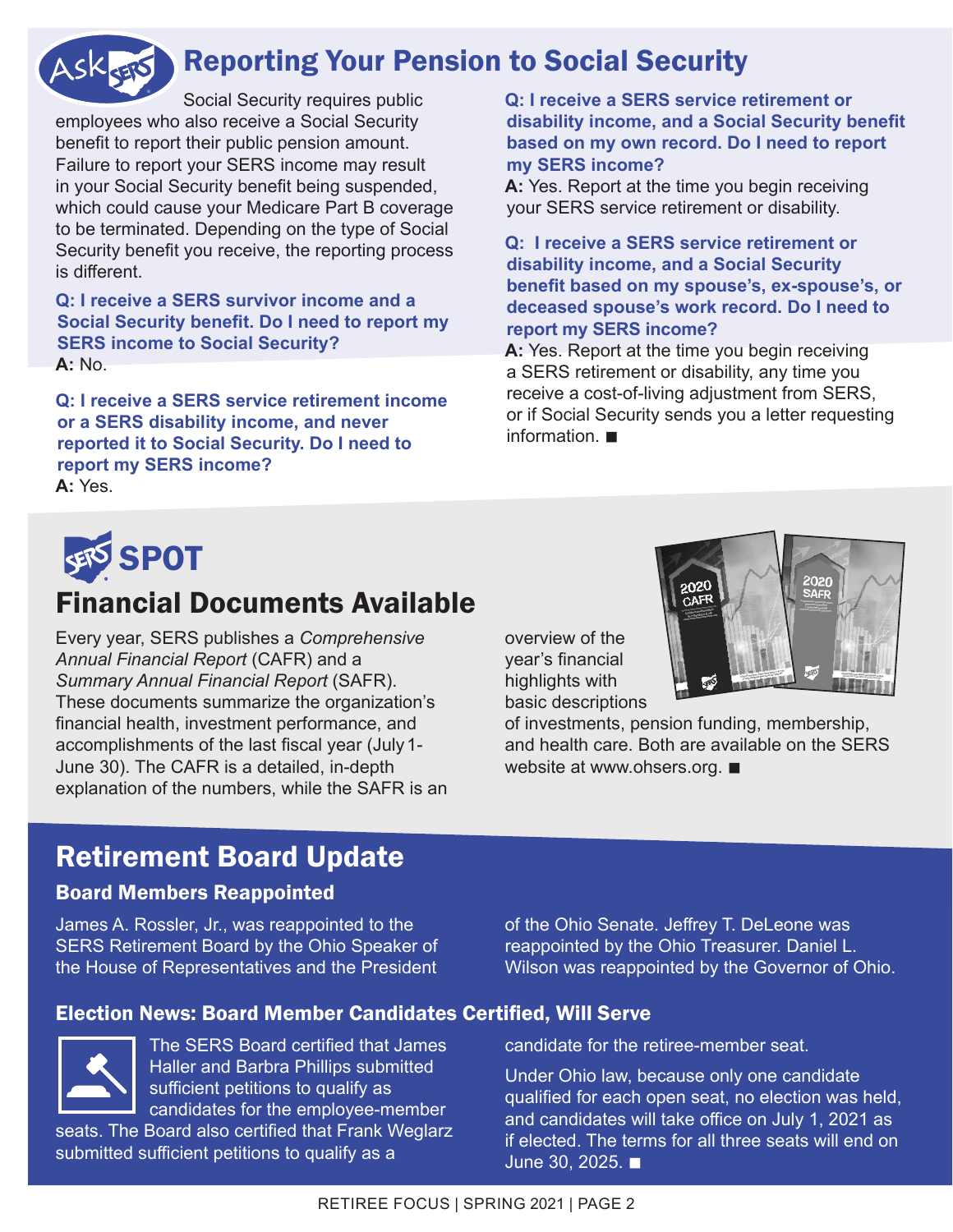# HEALTH CARE NEWS

# Will Insurance Cover My COVID-19 Vaccination?



In most cases, insurance will cover the COVID-19 vaccination.

Vaccine doses purchased with U.S. taxpayer dollars will be given to all people living in the United States at no cost. However, vaccination providers can charge an administration fee for giving the shot.

Medicare and Medicaid beneficiaries will receive full coverage for the COVID-19 vaccination. Many private insurance plans also will provide full coverage.

### SERS Coverage

If you are enrolled in a SERS health care plan, the vaccine and administration fees will be covered. When receiving the vaccine:

 Aetna Medicare enrollees need to show their red,

white, and blue Medicare ID card. Usually, plan enrollees are told to show their Aetna Medicare card to pay for medical expenses, but not in this instance.

- **SERS' AultCare PPO Plan** enrollees should show their AultCare PPO ID card.
- **SERS' Aetna Choice** POS II enrollees can show either their Aetna Choice or Express Scripts ID card.

### When Will it be My Turn to Get the Vaccine?

Each state is handling the vaccine rollout differently. For information on Ohio's phased approach for vaccine distribution, visit www.vaccine. coronavirus.ohio.gov. For assistance in finding an agency in your community offering the COVID-19 vaccine, call 1-866-243-5678.

### Protect Yourself: Be on the Alert for Scammers

As COVID-19 vaccine distribution takes place, the FBI warns of scams. Do not give out your personal information to unknown sources. Here are signs of potential scams regarding the vaccination:

- You are asked to pay out of pocket to get the vaccine.
- You are asked to pay to put your name on a waiting list or to get early access.
- **Advertisement for vaccines** solicited through social media platforms, email, telephone calls, online, or from unsought sources.
- **Marketers offering to sell or** ship doses of the vaccine for payment.  $\blacksquare$

# Stay Connected: Keep Your Contact Information Current



Make sure SERS has your updated address. This ensures that you do not miss any important SERS information, including your statement

and newsletters.

Your *Retiree Focus* newsletter contains information on issues concerning taxes, health care coverage, and Social Security penalties.

Additionally, if you move and do not notify SERS, your benefits can be suspended.

It's easy to update your address. Call us toll-free at 800-878-5853, or use Account Login online to change your address through our website at www.ohsers.org.